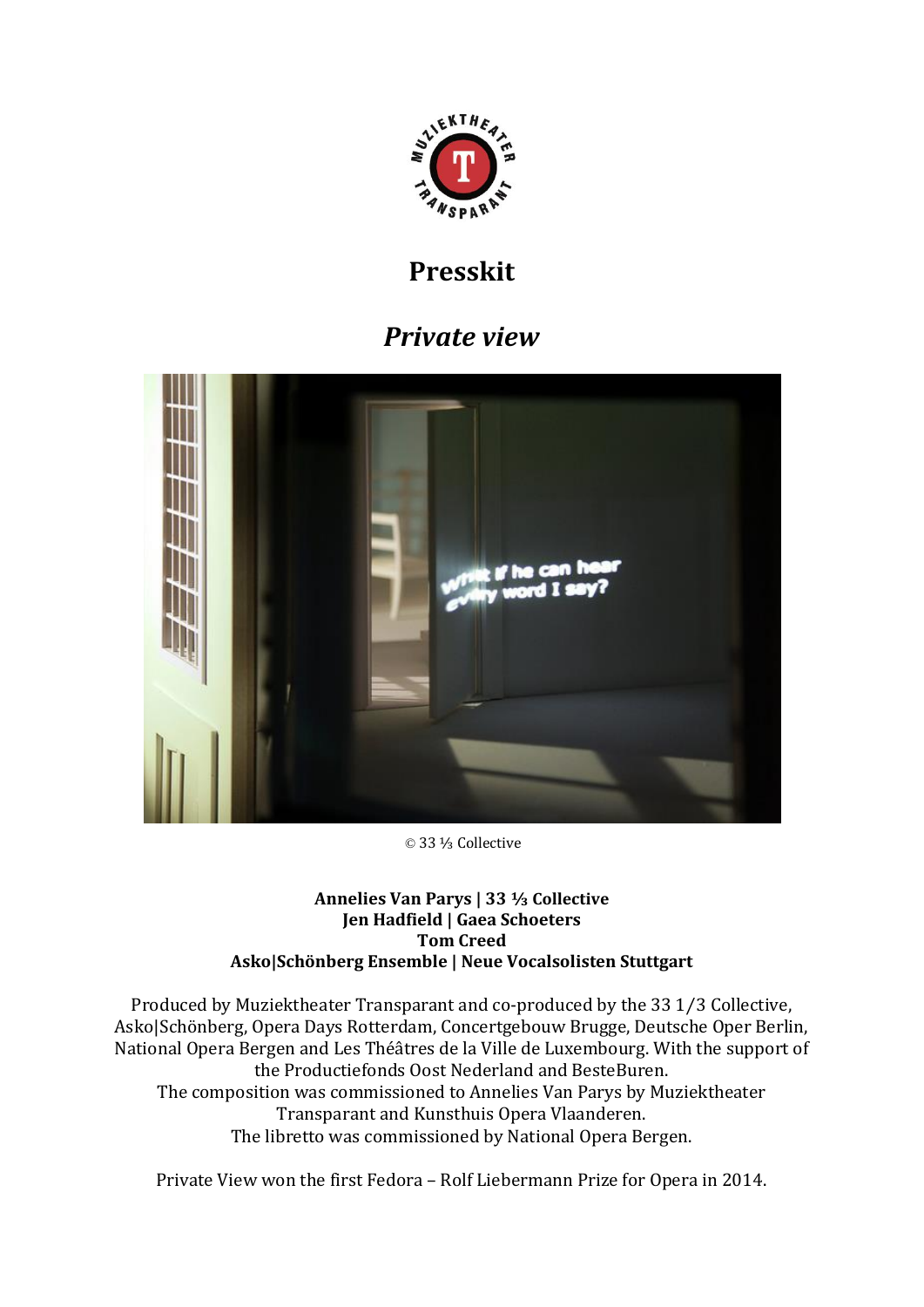# **Synopsis**

For her first opera, the composer Annelies Van Parys had two themes in mind: voyeurism and social isolation. *Private View* is set in the enclosed world of a block of flats; the residents have withdrawn completely into themselves and hardly know their neighbours. The characters in Gaea Schoeters' scenario and Jen Hadfield's playful, ambiguous libretto are reduced to archetypes, metaphors for patterns of interhuman relations, sketched only by way of their actions or inaction. Under Tom Creed's directing, the singers of the Neue Vocalsolisten are no longer traditional protagonists, but they are 'neutralised' into 'operators' by the 33 ⅓ Collective, a deliberate intervention. Using found footage from old films, this video collective drives the story onward in an ambiguous manner; nothing is unequivocally true or untrue, everything remains open to interpretation.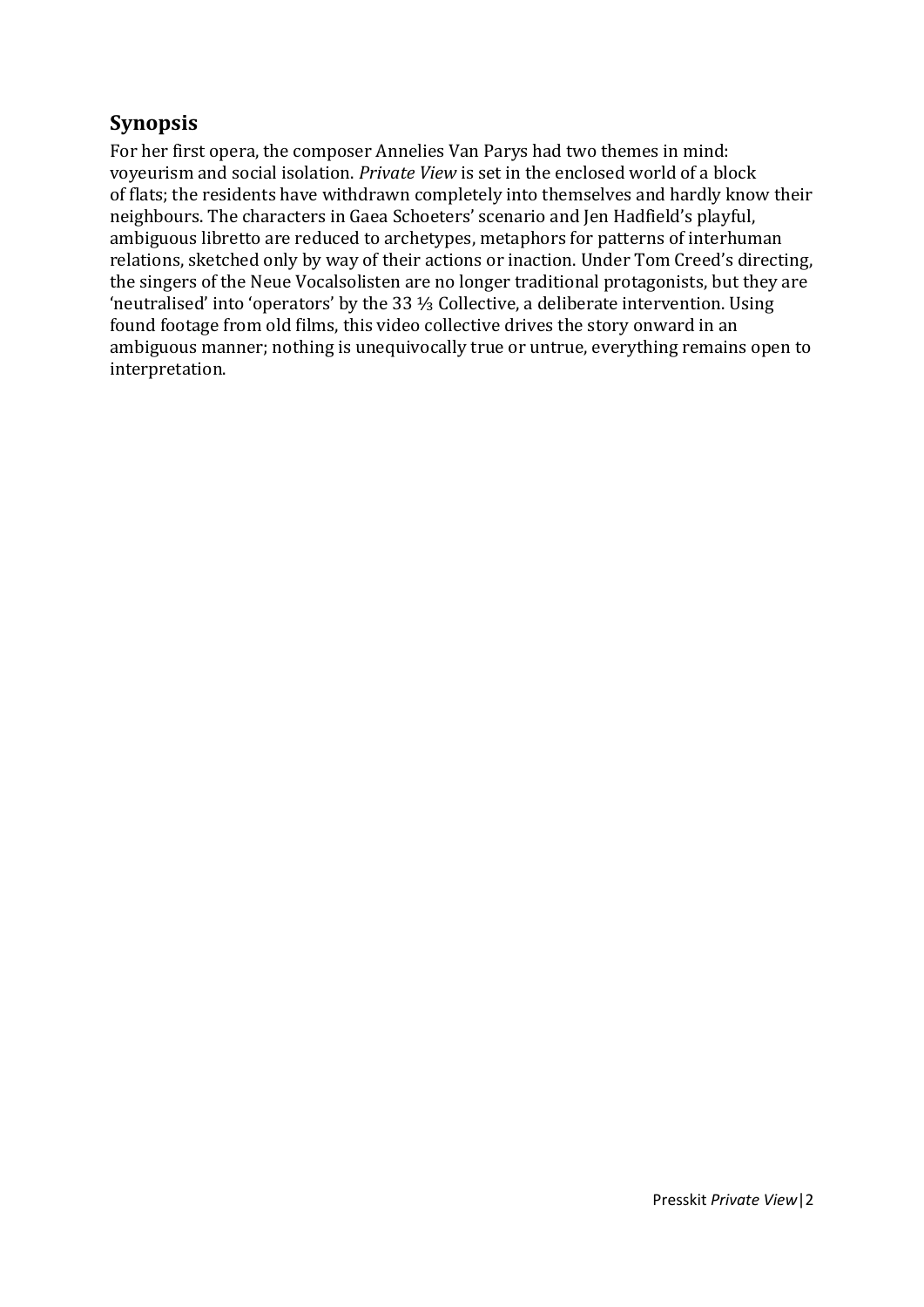# **Credits**

Composer: Annelies Van Parys

Libretto: Jen Hadfield

Video and set concept: 33⅓ Collective

Scenario: Gaea Schoeters

Conductor: Etienne Siebens

Director: Tom Creed

Lighting Designer: Peter Quasters

Ensembles:

\*Asko|Schönberg Ensemble: David Kweksilber, clarinet and sax / Serguei Dovgaliouk, horn / Koen Kaptijn, trombone/ Joey Marijs, percussion / Renee Bekkers, accordion /Wiek Hijmans, electric guitar/Liesbeth Steffens, viola / Hans Woudenberg, cello / Quirijn van Regteren Altena, double bass

\*Neue Vokalsolisten Stuttgart: Johanna Zimmer, soprano / Truike van der Poel, mezzo soprano / Martin Nagy, tenor / Guillermo Anzorena, baritone / Andreas Fischer, bass

Produced by Muziektheater Transparant and co-produced by the 33⅓ Collective, Asko|Schönberg, Operadagen Rotterdam, Concertgebouw Brugge, Deutsche Oper Berlin, National Opera Bergen and Les Théâtres de la Ville de Luxembourg. With the support of the Productiefonds Oost Nederland and BesteBuren. The composition was commissioned to Annelies Van Parys by Muziektheater Transparant and Kunsthuis Opera Vlaanderen. The libretto was commissioned by National Opera Bergen. With the support of deSingel Internationale Kunstcampus.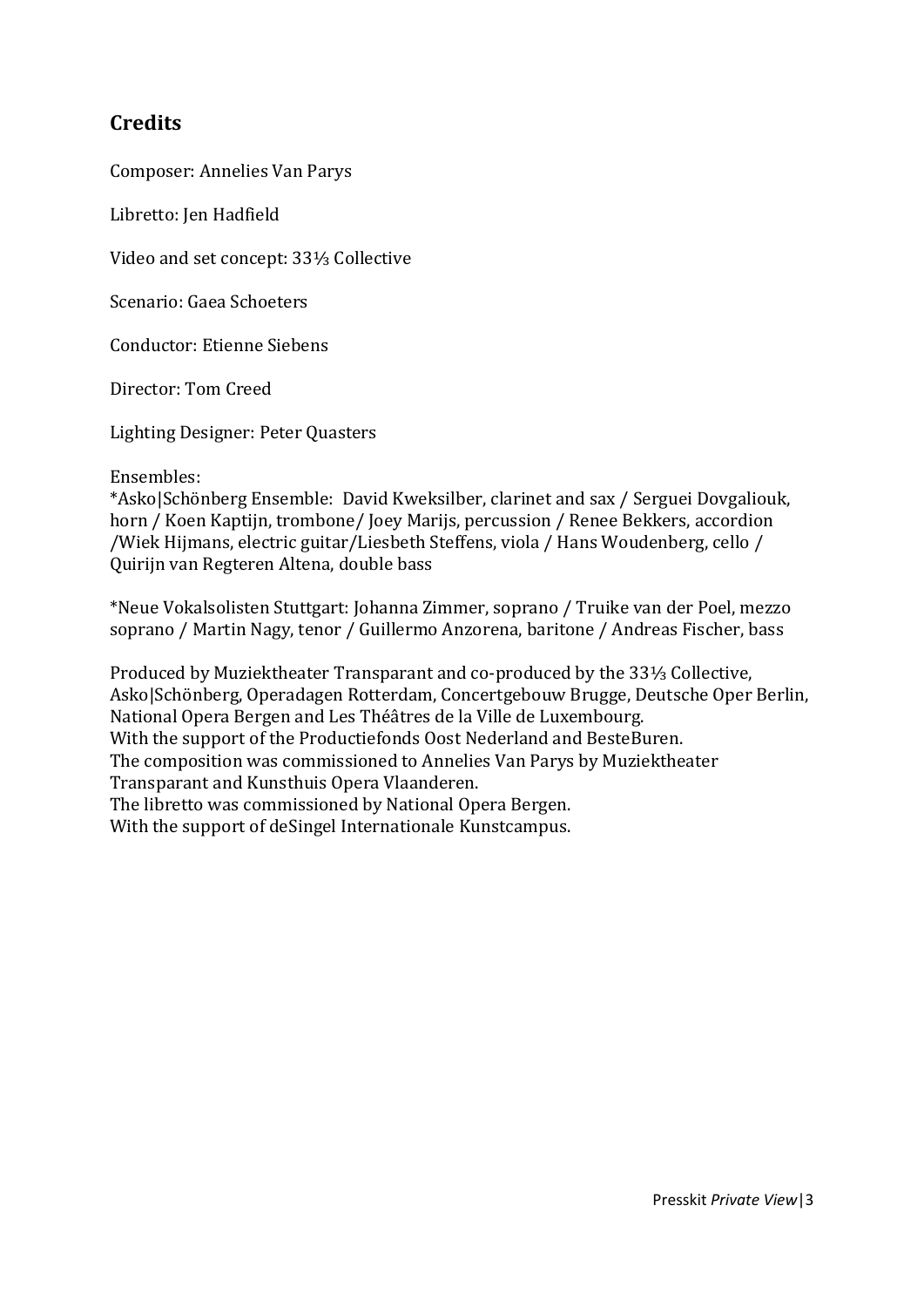#### **Texts from the makers**

#### **Annelies Van Parys – composer**

Having worked on a number of projects about the ancient Greeks, I was drawn to a more personal subject matter: thrillers by one of my favourite directors, Alfred Hitchcock. His wonderful sense of humour and brilliant timing create a perfect build-up of suspense to the finale, without allowing things to become too stifling. Indeed, just like music, film is architecture in time achieved by means of a carefully tailored narrative.

Hitchcock's film *Rear Window* is ideal for translation into either theatre or opera, both as regards its themes (e.g. voyeurism) and as regards the set (the entire film is almost entirely limited to the view inside and from Jeff's apartment). So the choice was easy. My work did not strictly follow the film, but highlighted a number of (to my mind) key contemporary themes (voyeurism and (social) isolation), in combination with thriller suspense and the typical tongue-in-cheek humour that is unique to Hitchcock. I outsourced the set design to the video artists of the 33⅓ Collective to ensure that it did not become a remake of the original film. Subsequently, the librettist Jen Hadfield developed a number of intriguing characters, which were redrawn and plotted as 'nameless metaphors for (inter)personal (relationship) patterns' by the scriptwriter Gaea Schoeters.

The result is a smart thriller scenario with texts that are not only playful and witty, but also poetic and refined. It plays on the tension between truth and perception, and reality and imagination; both between the characters and the storyteller, and between the audience and the events taking place on stage.

With regard to instrumentation and voices, I had five singers from the Neue Vocalsolisten at my disposal, as well as nine instrumentalists.

For the singers, I chose two ladies (soprano and mezzo) and three gentlemen (tenor, baritone, bass). Bearing in mind that this was to become a kind of thriller opera, I wanted to opt for instruments with a dark timbre. So as my base I chose the three string instruments with the lowest notes (viola, cello, double bass). On top of these, I selected three wind instruments: the trombone, the horn, and the saxophone

(tenor/alto/soprano) whose player would also need to play the clarinet. For my three remaining instruments, I opted for percussion, accordion and electric guitar.

The characters colour every scene, but there are also fixed motifs or moods that keep reappearing: paranoia, for example. The idea is that, one the one hand, the characters or situations remain familiar to the audience, and that on the other there is sufficient variation in the palette. Playing with timbres has become my trademark, and this opera will certainly be no exception.

## **Gaea Schoeters – scriptwriter**

Spying on the neighbours is something we all do from time to time. But who is this other person, and what do we discover about him by looking at him? Is what we see always true? Or do we colour in the pictures with our own (pre)conceptions? And to what extent does looking make us complicit in what we see? When should we step in? Where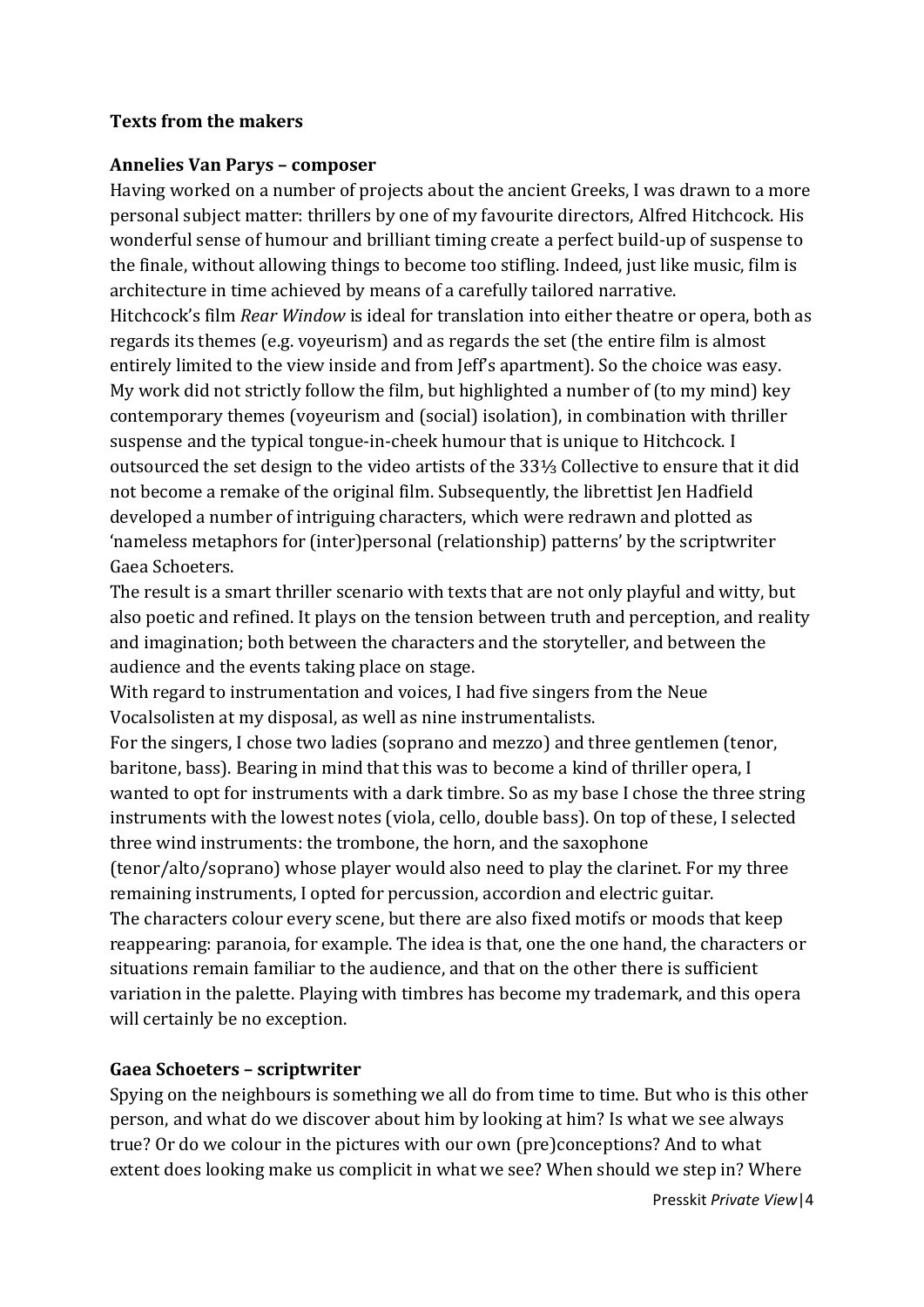does voyeurism end and social responsibility begin? And can shared anxiety bring people out of their social isolation, or does it actually drive them further apart? These questions are central to *Private View*. When Annelies Van Parys asked me to write the script for her first opera, she had two themes in mind: voyeurism and social isolation. Alongside these, she also wanted to stay true to the spirit of Hitchcock, and therefore to keep both the element of suspense and his tongue-in-cheek humour. *Private View* was to be a thriller first and foremost, forcing the audience into the role of voyeur, and obliging those watching to think about their own (social) responsibility and complicity.

#### Social isolation

*Private View* takes place within the closed world of a block of flats. The characters that live there have completely withdrawn into themselves, and barely know their neighbours. The librettist Jen Hadfield developed a number of intriguing characters for this opera. Along the way, it became clear that the logical choice would be to reduce them to archetypes – and that this would be carried through into the visual idiom employed by the 33⅓ Collective. The characters, none of whom have a name, only know one another 'by sight'.

There is the neurotic girl who does not dare to leave her flat, and who fills her day with compulsive actions. The eternal lonely seducer, who never gets closer to a woman than in his imagination. The extravagant young couple who see themselves as libertines, but who end up choked by their own bourgeois mentality. The seemingly perfect lesbian couple, whose marriage no one suspects is governed by psychological abuse. And the lonely old woman that no one notices, but who herself observes everything. The only character with access to everyone's homes, and who has some idea of what is actually going on in the flats, is the handyman. But no one sees him, because he is nothing more than a tool that keeps the flats in working order. Apart from this, no one looks beyond his own microcosm. Only the three students who have recently moved into the block try, unsuccessfully, to make contact, but they come up against a wall of indifference and paranoia. The doors remain closed until a murder takes place and this paranoia spreads through the building.

Can shared anxiety be something that binds us together? For a while, it looks as though the search for the culprit will break through the residents' isolation. The murderer is one of them: if they want to catch him, they will have to look one another in the eye, expose themselves, and share what they know and have seen. But do they want to do something about it, or will they choose to shut their eyes to what is going on outside their own flats? Is it not easier for them to stay blind, as long as they are not directly threatened? And what happens afterwards? Once the threat has gone away, will they slip back into their former isolation? Or is there hope, and do they succeed in escaping from the pattern of their lives, and in making contact once again with the world and with one another?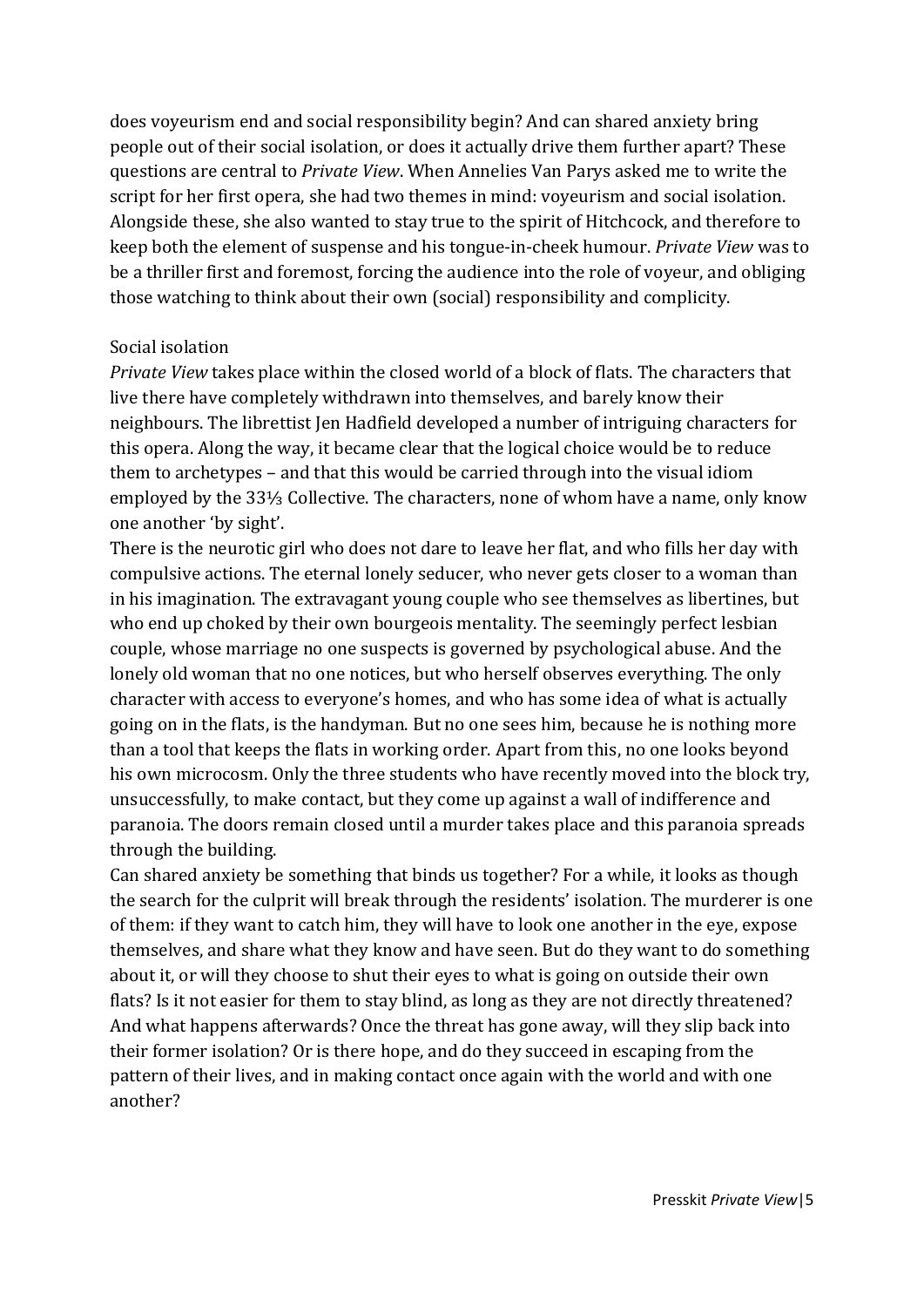## Voyeurism

Voyeurism is everywhere; via social media, where we voluntarily expose ourselves, we spy on our neighbours more than ever. But although we spend a great deal of time looking, we actually fail to see very much. In the analogous world of the block of flats, this truth is expressed even more clearly. Because a voyeur only sees the surface; his gaze is limited to that which is visible. He or she has no insight into the thoughts of those at whom he is gazing from a distance, and cannot explain what he sees, but can only guess at its meaning. He fills in the blind spots with his own imaginings, which, it would seem, are often wide of the mark.

Has a murder really been committed? And by whom? Everyone behaves suspiciously, but don't we all have something to hide? At the start of the opera, the tension between truth and perception, reality and imagination is still wide open, both for the characters and for the spectators. Along the way, incorrect interpretations are adjusted; proof is supplemented by new information, characters address one another, and suspicions prove unjustified. For a long time, everyone strives to remain ignorant of what is staring them in the face, and thus to shirk their responsibility. It is only the narrator that constantly questions all the certainties, acting as a kind of collective conscience. For shouldn't those who are watching also act? It is not only the characters that are guilty of gratuitous spying; just as Hitchcock makes complicit voyeurs of his audience in *Rear Window*, Van Parys makes voyeurs of the opera's audience. The spectators become überspies, and thus accessories. Because they too are silent witnesses who – more than the characters – know what has happened. Through this privileged insight, the spectators are confronted with their own role as voyeurs and are forced to reflect on the way they look at things, and on the responsibility that looking implies. Although, right up to the end, they can offer their uncertainty as to what they have seen as an excuse. Because what we see is only true insofar as we (want to) believe that it has really happened – or not.

He who watches is also watched. All too often, the voyeur forgets that the subject of his gaze is looking back. So when the murderer begins to dispose of the witnesses, the threat shifts directly to the voyeur *par excellence*: the audience.

#### **Tom Creed – director**

*Private View* casts the spectator in the role of a voyeur, like the characters played by James Stewart and Grace Kelly in Hitchcock's film *Rear Window*. Can we believe what we see, or is our imagination playing tricks on us? The opera presents a cast of characters, living next to each other in a block of flats, but so disconnected that they could be miles apart. Two strangers living isolated lives begin to discover one another. A woman tries to break out of a possessive and destructive relationship. The spectacle of a dazzling gothic couple masks a surprisingly banal daily routine. A group of medical students become amateur detectives and try to solve a murder that may (or may not) have happened. There is a cry in the night, and the old woman who watches from her window disappears. Has a murder really occurred? Or are we the real victims – of our own overactive imaginations?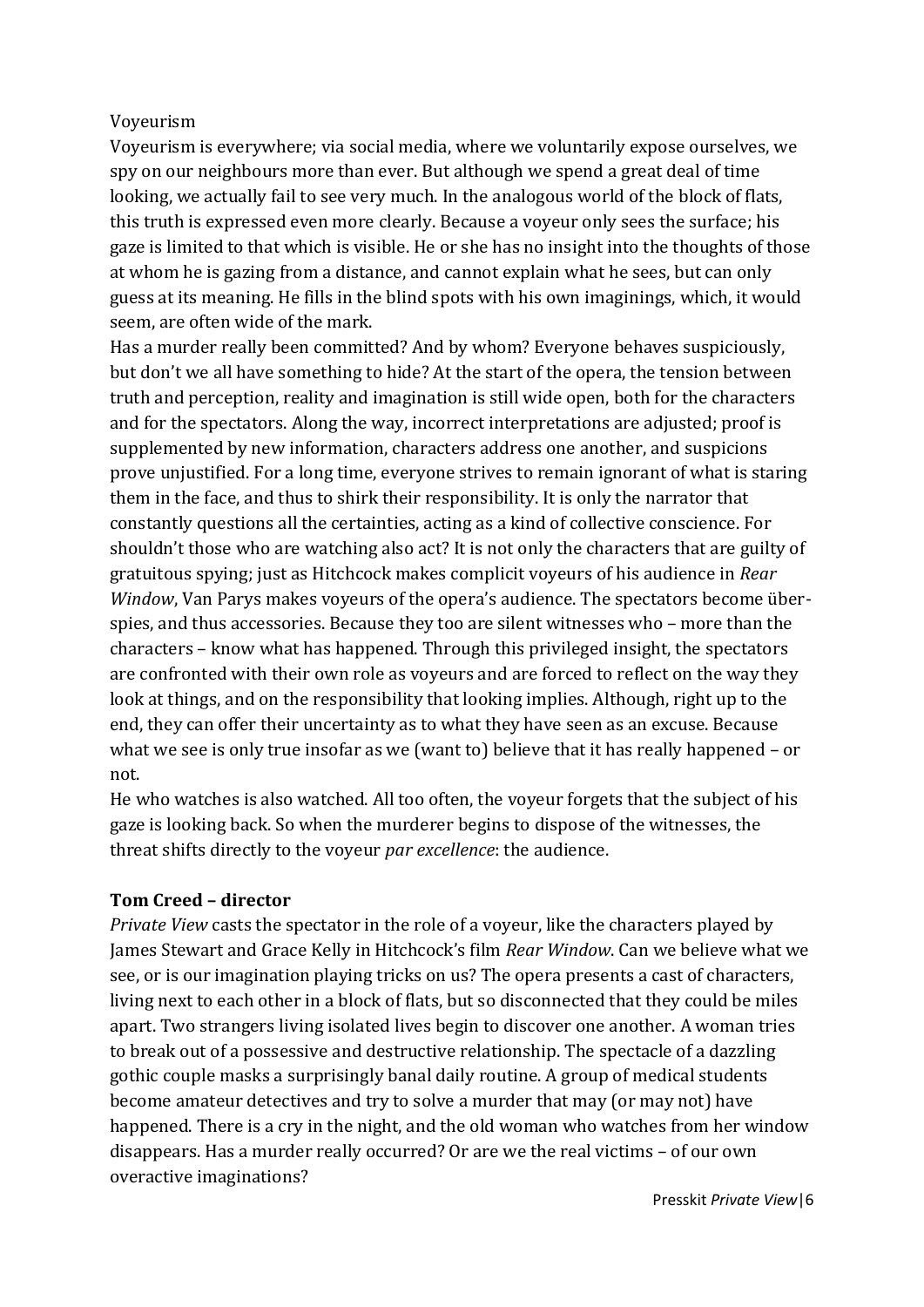Five singers embody the entire cast of characters in the apartment building, with the support of the video design by the 33⅓ Collective. The combination of bodies, voices and visual details magnified and multiplied on screen tries to find a new way of depicting character, of presenting the full breadth of humanity and the complications and contradictions of life. The video design discovers a cast of characters in films from the early days of Hollywood, now in the public domain. This film footage is edited, distorted, looped and magnified to create a dizzying sense of suspense and suspicion. Can we really believe our eyes?

Hitchcock confronted his audience with a micro-world: a plot, a storyline with a frequently unpredictable ending and message. Do we know how we and the world will end up? Do we gaze like voyeurs into a reflecting mirror image?

## **33⅓ Collective – video collective**

*Private View* (based on Hitchcock's *Rear Window*) is an expressively designed musical thriller in which a murder is committed, the circumstances of which unfold in three acts. When Guy Coolen (Muziektheater Transparant's artistic director) asked us if we wanted to collaborate on this production (which was, as yet, untitled) we were pleasantly surprised. The key thing that attracted us was the idea that *Private View* is purposely not modelled on the classic musical-theatre template, where singers (the protagonists) act out and sing a story. Indeed, this 'departure from the norm' suits us perfectly: to tell a story using projections in such an overtly visual way that the audience not only becomes fascinated, but is also misled. In *Private View*, the images are not only projected onto multiple screens, but also onto the singers of Neue Vocalsolisten Stuttgart, who in this unusual set-up also serve as mobile projection screens.

## - Biographies -

**Annelies Van Parys** (°1975) studied composition at the Royal Conservatoire in Ghent under Luc Brewaeys. She is a winner of the Tactus International Composition seminary for orchestra and was selected as honorary ambassador of the Royal Conservatoire in Ghent for 2011. In 2011 she was also awarded the prestigious post of laureate of the Royal Flemish Academy of Belgium. She is increasingly in demand as a composer, her work is performed at major festivals and theatres around the world and she is a regular member of juries in international composition competitions. Annelies Van Parys lectures in formal analysis and orchestration at the Royal Conservatoire in Brussels and piano at the Municipal Conservatoire in Bruges. Since 2007 she has been a resident composer at Muziektheater Transparant, where she has composed music for the productions *RUHE*  (2007), *An Index of Memories* (2010), *An Oresteia* (2011) and *Pelléas et Mélisande* (2012). In 2015 she wrote her first opera, *Private View*, for Transparant*.*

**Jen Hadfield** (°1978) grew up in the north of England but lives in Shetland. She tutors, and performs her poetry internationally. In early 2013, she visited Kurdistan as part of the British Council and Firefly International's poetry translation/cultural exchange project *Reel Iraq,* and she was in New Zealand as part of the Scottish Poetry Library's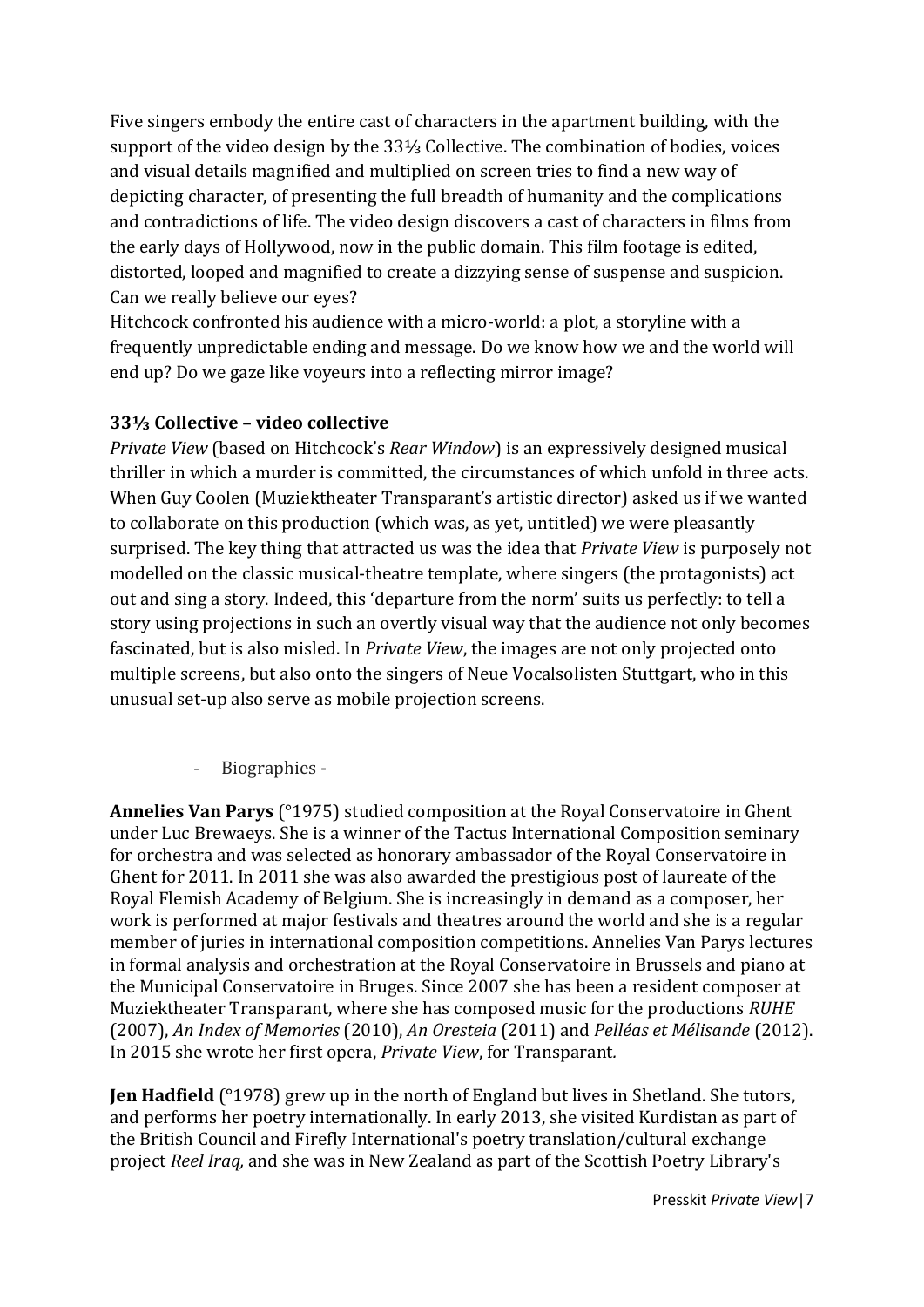Commonwealth Poets United in March 2014. She has won numerous awards for her work, including an Eric Gregory Award in 2003, and the 2012 Edwin Morgan Poetry Competition for her poem *The Kids* in 2012. Of her first two books, *Almanacs* (2005, Bloodaxe Books) and *Nigh-No-Place* (2008, Bloodaxe Books), *Nigh-No-Place* won the T.S.Eliot Prize in 2008, making her the youngest poet ever to win the prize. Her third and latest poetry book, *Byssus*, was published by Picador in February 2014. Ever curious about the dramatic and poetic possibilities of everyday language, she's excited to be involved in a music theatre project for the first time.

**Tom Creed** (°1980) is a theatre and opera director based in Dublin. He is currently developing new opera projects with Donnacha Dennehy and Alarm Will Sound in New York and St Louis, and with Jürgen Simpson and Turning Point Ensemble in Vancouver. He is an associate artist of Opera Theatre Company in Dublin and completed a Jerwood Opera Writing Fellowship at Aldeburgh Music. He was nominated for Best Director at the Irish Times Theatre Awards in 2007. His production of *Watt* by Samuel Beckett with acclaimed Irish actor Barry McGovern has been presented at several festivals as Edinburgh International Festival and Perth International Festival but also at the Barbican Centre in London and the Public Theatre in New York. From 2011-2013 Tom was Festival Director of Cork Midsummer Festival, one of Ireland's leading contemporary arts festivals. He was nominated for an Irish Times Irish Theatre Award in 2012 "for original and dynamic use of local spaces at Cork Midsummer Festival".

The Belgian conductor **Etienne Siebens** (°1957) was offered guest conductorships both at home and abroad almost immediately after his studies in orchestral conducting under Lucas Vis, Hiroyuki Iwaki and Jorma Panula, which led the press to describe him as 'the man to watch in a Belgium lacking in conductors'. From 1992 to 2008 he was the conductor and artistic head of the Prometheus Ensemble, which he had founded. As a full-time conductor of the Symfonieorkest Vlaanderen, Siebens was able to make his very personal mark on the orchestra's performances with his individual accents and bold interpretation. Over the last few seasons he has conducted the MusikFabrik, Klangforum Wien, Collegium Vocale Ghent, the Rotterdams Philharmonisch Orkest and the Nederlands Kamerkoor. His name appears regularly at such festivals as the Holland Festival, the Flanders Festival, Festival Wien Modern, the Montreux-Vevey Festival and Warsaw Autumn. Since the 2012-2013 season Etienne Siebens has been a regular visiting conductor at the Asko**|**Schönberg Ensemble.

The **33⅓ Collective** is a platform for artists based in Zwolle and set up by Jules van Hulst, Douwe Dijkstra and Coen Huisman, who got to know each other as students at the art academy. With video projections for the musical-theatre adaptation of *The Falls*, *Bidden Met De Pet Op* and *Onderbelicht*, they created their rather contrary trade mark: in a highly unconventional manner, project an illusory, often grotesque reality that appealed very much to the imagination, onto everyday objects and ready-mades. With the successful *Blauwbaard*, a video opera, the Collective were not only highly praised by colleagues, but also by programmers from abroad, like on festivals in Glasgow and New York. At the present time, the Collective is working on *No More Masterpieces*, a concert video in association with the Ensemble contemporain that focuses on the music of Wolfgang Rihm.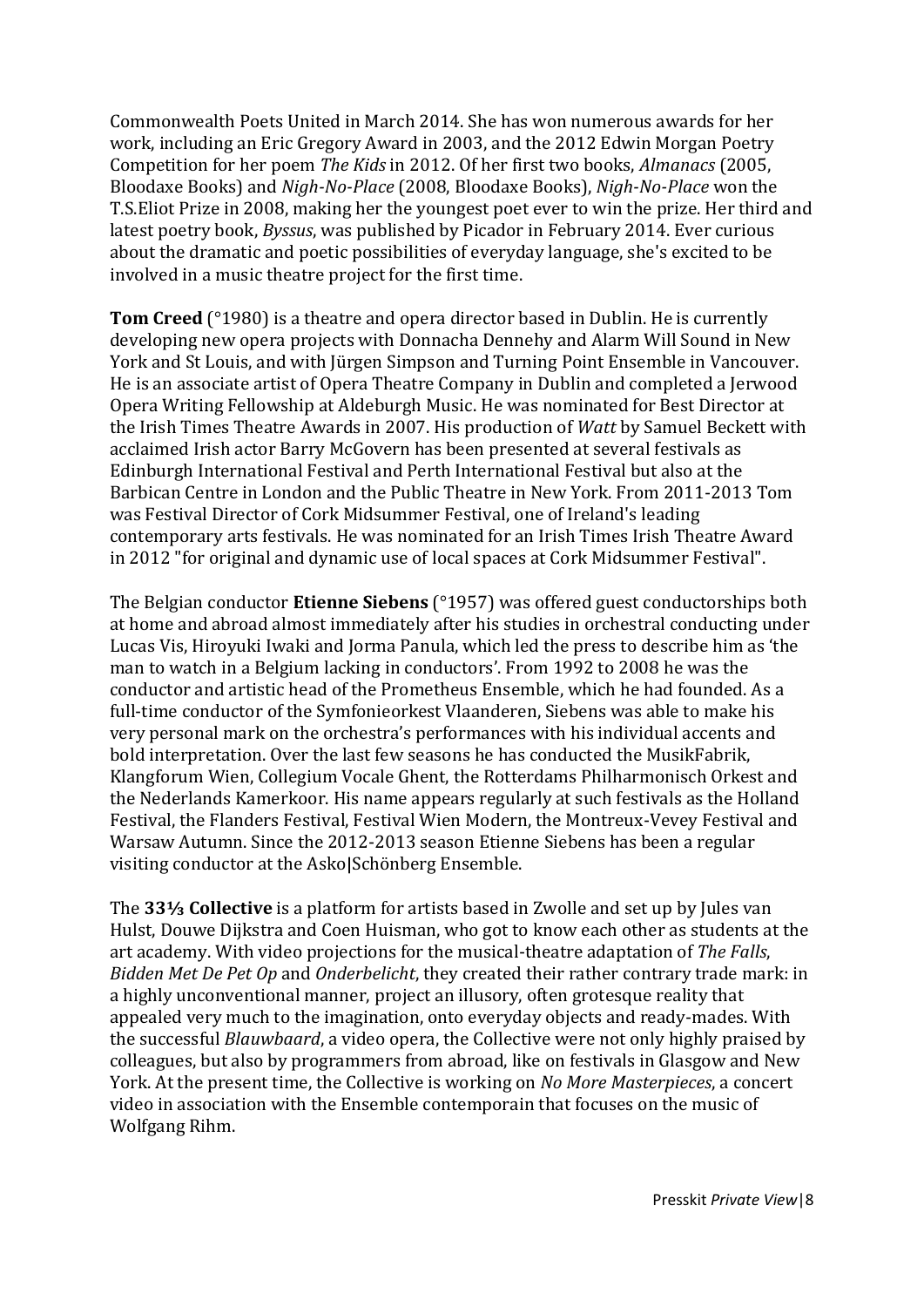**Asko|Schönberg** is a leading ensemble based in Amsterdam that plays twentieth- and twenty-first-century music with various combinations of players. In addition to music by such major established names as Mauricio Kagel, György Kurtág and Karlheinz Stockhausen, this also includes creations by such younger composers as Michel van der Aa, Jörg Widmann and Robert Zuidam, and also of the very youngest generation, where the ink on the score has not yet even dried. Asko|Schönberg is an 'ensemble in residence' at the Muziekgebouw aan 't IJ in Amsterdam and has also performed in a variety of concert halls in the Netherlands and abroad, as well as at festivals in Cologne, Cracow, Paris and elsewhere, and in coproductions with the Nationale Toneel, the Veenfabriek and Muziektheater Transparant. Asko|Schönberg is also involved in education, with projects for seven-year-olds, secondary schools and master students who wish to gain skills in the performance of contemporary music.

The **Neue Vocalsolisten** established as an ensemble specializing in the interpretation of contemporary vocal music in 1984. Founded under the artistic management of Musik der Jahrhunderte, the vocal chamber ensemble has been artistically independent since the year 2000. Each of the seven concert and opera soloists, with a collective range reaching from coloratura soprano over countertenor to "basso profondo", shapes the work on chamber music and the co-operation with the composers and other interpreters through his/her distinguished artistic creativity. According to the musical requirements a pool of specialist singers complements the basic team. The ensemble's chief interest lies on research: exploring new sounds, new vocal techniques and new forms of articulation, whereby great emphasis is placed on establishing a dialogue with composers. Each year, the ensemble premiers about twenty new works. Central to the group's artistic concept are the areas of music theater and the interdisciplinary work with electronics, video, visual arts and literature, as well as the juxtaposition of contrasting elements found in ancient and contemporary music.

#### **Muziektheater Transparant**

Going from the artistic and social topicality, production house Muziektheater Transparant enters into an intensive dialogue with artists from various disciplines and wants to create, renew and present musical-theatre in its entire diversity for a wide audience. The voice is placed firmly at the centre of the projects, and it continually blends the old and the new. Also other disciplines like visual arts, film, video, graphics are integrated in the productions. The company pays particular attention to offering contemporary musicians the chance to develop and try new work. It has produced operas by Wim Henderickx and worked with composers like Jan Van Outryve and Eric Sleichim. A more theatrical approach is added with directors An De Donder, Josse De Pauw, Caroline Petrick and Wouter Van Looy. Annelies Van Parys and Joachim Brackx, two most promising Flemish composers, are invited for a three-year residence to take their first steps in music theatre. Transparant is internationally active: touring productions are an important part of their work, and it has performed at many festivals, including the Salzburger Festspiele, Shanghai International Festival, Edinburgh International Festival, the Holland Festival, the KunstenfestivaldesArts and at several European Capitals of Culture (Bruges 02, Lille 04, artist in residence in Stavanger 08, etc.) . This variety of shows, artists and production methods gives Muziektheater Transparant a unique national and international character.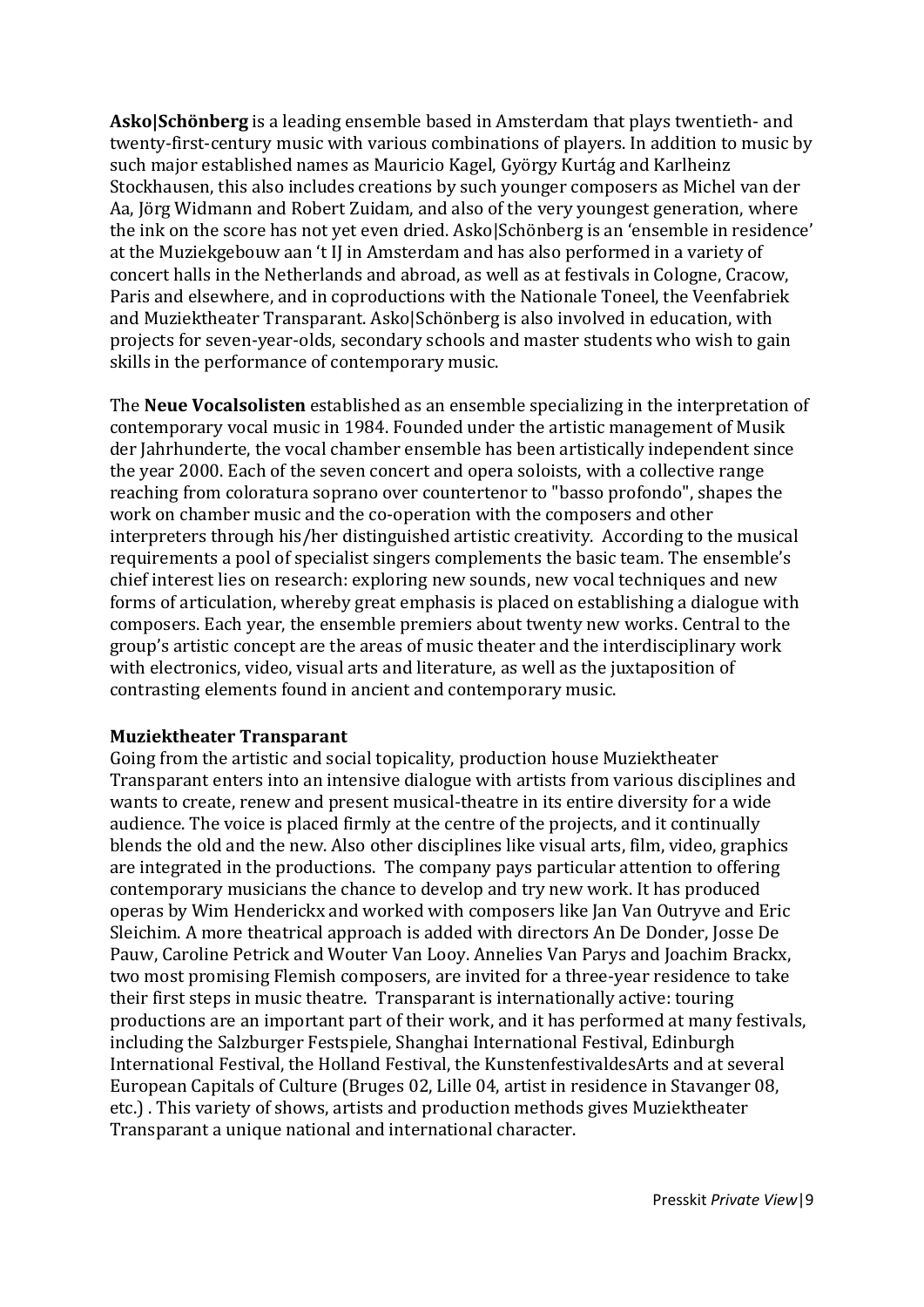## **Rolf Liebermann Prize for Opera 2014**

*Private View* received the first FEDORA – Rolf Liebermann Prize for Opera in 2014, an incentive prize awarded by Opera Europa.

This organisation is a joint venture by most of Europe's opera houses and festivals. The prize was established to support productions (and co-productions) by international artistic teams consisting of young creators from various disciplines for the creation of new forms of opera. The jury consists of a group of internationally renowned authorities on opera.

#### **Playlist**

**02.07.2015** | 19:00 **BOEDAPEST** Armel Opera Festival [www.armelfestival.org](http://www.armelfestival.org/) +36 (1) 269 38 82

**04.07.2015** | **PILSEN** [www.plzen2015.cz](http://www.plzen2015.cz/) +42 (0)72 400 13 08

**04.09.2015** | 14:00 & 20:00 **ZWOLLE** Stadsfestival Zwolle [www.stadsfestival.nl](http://www.stadsfestival.nl/)

**29-30-31.10.2015** | **BERLIN** Deutsche Oper Berlin [www.deutscheoperberlin.de](http://www.deutscheoperberlin.de/) +49 (30) 343 84 343

**05.11.2015** | **'S-HERTOGENBOSCH** Theater aan de Parade [www.theateraandeparade.nl](http://www.theateraandeparade.nl/)

**14.11.2015** | **BRUGES** Concertgebouw [www.concertgebouw.be](http://www.concertgebouw.be/) +32 (0)70 22 33 02

**27.11.2015** | **LUXEMBOURG** Les Théâtres de la Ville [www.theatres.lu](http://www.theatres.lu/) +35 247 963 900